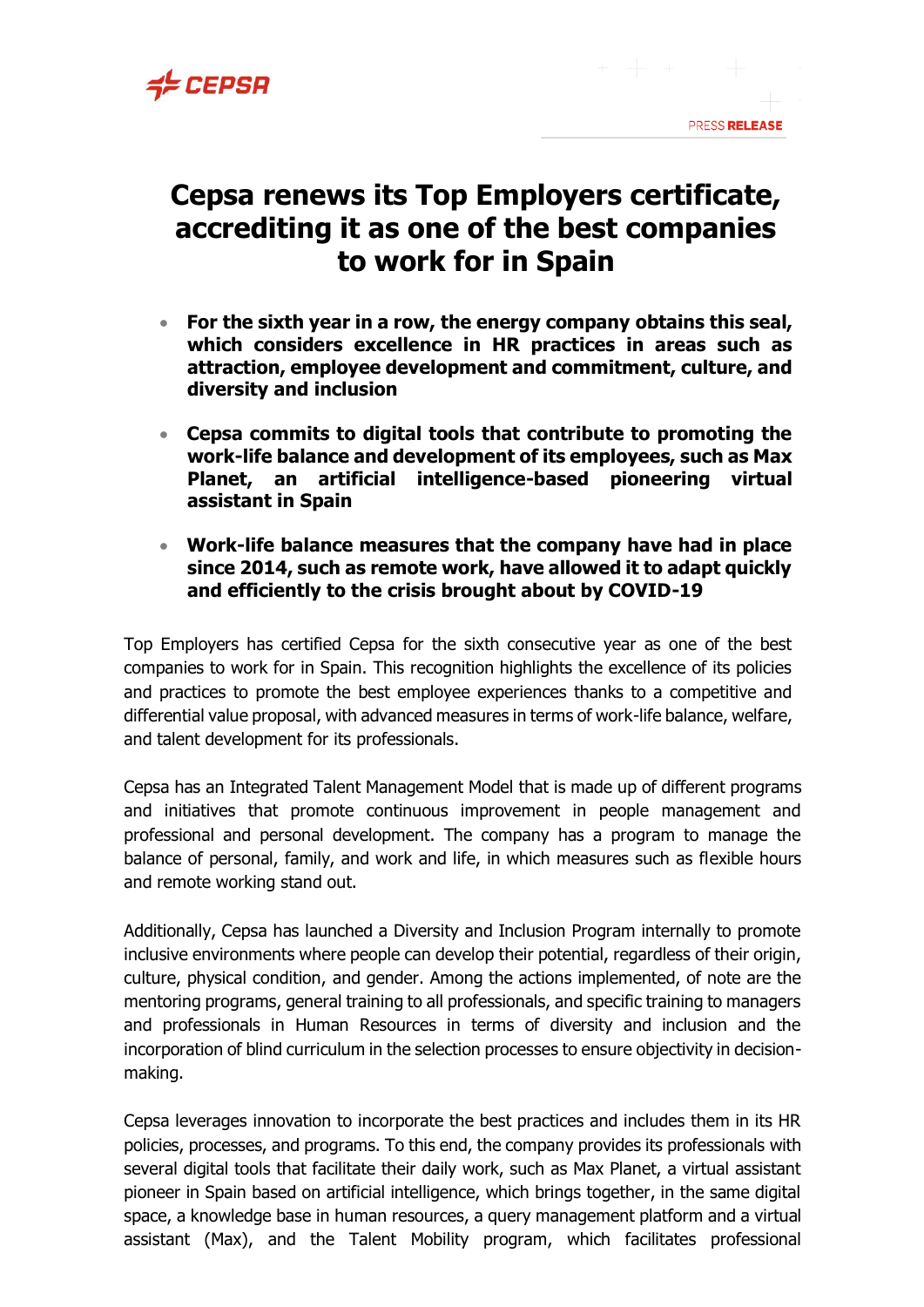

development by prioritizing internal mobility when filling vacancies.

Carlos Morán, Cepsa's HR Director, highlighted that "we continue improving the value proposition for employees and expanding our measures of flexibility, work-life balance, welfare, training, and diversity and inclusion to attract and retain the best talent. Our goal is to provide the best employee experience to have highly committed, enthusiastic professionals to address the challenge of leading the energy transition together.

For his part, David Plink, CEO of the Top Employers Institute, said: "Despite the challenging year we have experienced, which has had a significant impact on organizations the world over, Cepsa has continuously demonstrated the value of focusing on its employees. We are proud to share this announcement with everyone and congratulate the organizations that have been certified in their respective countries with the Top Employers Institute program.

As a result of the crisis caused by COVID-19, Cepsa has developed and strengthened measures to prioritize its employees' health and well-being, such as remote work, remote education, safety and hygiene measures at Service Stations and facilities, while maintaining its operations to guarantee energy supply, which is essential for health teams, security forces, and essential services to continue operating. In 2020, the company strengthened the work-life balance measures it had in place since 2014, such as remote work. In this regard, the company has extended remote work since March to all professionals whose jobs do not require them to be physically present and will continue to evaluate the option of extending these work-life balance measures to as many employees as possible.

The Top Employers Institute program certifies organizations based on their participation and the results of their HR Best Practices Survey and awards this seal after an exhaustive audit in which companies must pass a complex analytical process and certain levels of requirements in the field of Human Resources. This analysis encompasses six domains of the people area, divided into 20 different topics, such as people strategy, work environment, talent acquisition, learning, well-being, and diversity and inclusion, among many others.

**Cepsa** is a global energy and chemical company operating at every stage of the oil and gas value chain. Cepsa also manufactures products from plant-based raw materials and operates in the renewable energy sector. Cepsa has 90 years of experience and a team of over 10,000 employees, who combine technical excellence with adaptability. Cepsa operates on five continents.

**Top Employers Institute** is the global authority on recognizing excellence in people practices. We help accelerate the impact of these practices to enrich the world of work. Through the Top Employers Institute Certification Program, participating organizations are validated, certified, and recognized as a leading employer. Founded more than 30 years ago, the Top Employers Institute has certified more than 1,600 organizations in 120 countries/regions. These Top Employers companies positively impact the lives of more than seven million employees globally.

Madrid, January 25, 2021